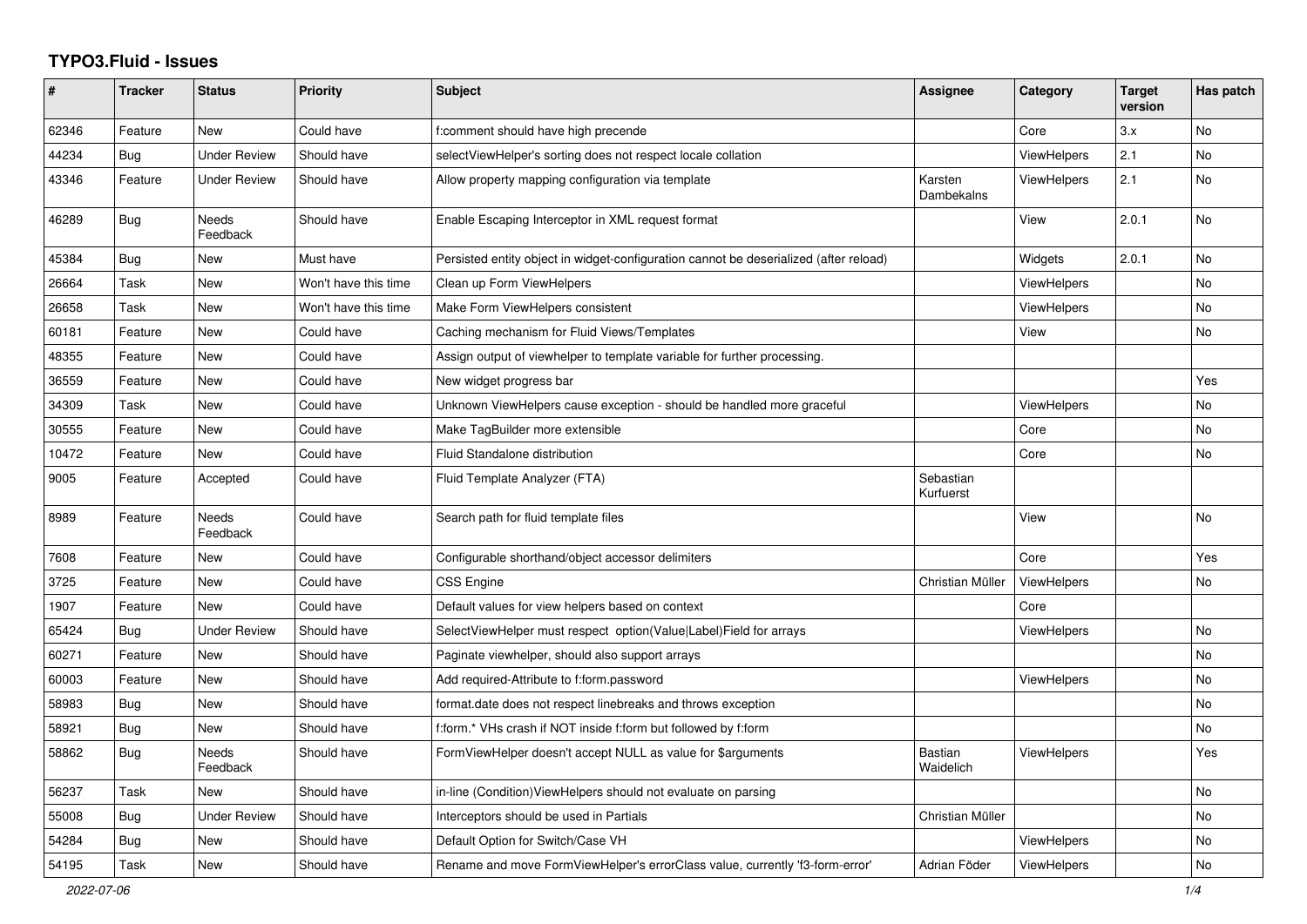| #     | <b>Tracker</b> | <b>Status</b>            | <b>Priority</b> | Subject                                                                                       | Assignee              | Category    | <b>Target</b><br>version | Has patch |
|-------|----------------|--------------------------|-----------------|-----------------------------------------------------------------------------------------------|-----------------------|-------------|--------------------------|-----------|
| 53806 | Bug            | <b>Under Review</b>      | Should have     | Paginate widget maximumNumberOfLinks rendering wrong number of links                          | Bastian<br>Waidelich  | Widgets     |                          | <b>No</b> |
| 52640 | Feature        | <b>Under Review</b>      | Should have     | Create an UnlessViewHelper as opposite to the IfViewHelper                                    | Marc Neuhaus          |             |                          | No        |
| 52591 | Bug            | <b>New</b>               | Should have     | The Pagination Widget broken for joined objects                                               |                       |             |                          | No        |
| 52536 | Bug            | <b>Under Review</b>      | Should have     | Errorclass not set if no property-attribute set                                               |                       |             |                          |           |
| 51277 | Feature        | New                      | Should have     | ViewHelper context should be aware of actual file occurrence                                  |                       |             |                          | <b>No</b> |
| 50888 | <b>Bug</b>     | <b>Under Review</b>      | Should have     | WSOD by changing name of section and if Fluid caches are generated                            |                       |             |                          | No        |
| 49756 | Feature        | <b>Under Review</b>      | Should have     | Select values by array key in checkbox viewhelper                                             |                       |             |                          | No        |
| 49600 | Bug            | <b>New</b>               | Should have     | f:form tag shown as a HTML on frontend                                                        |                       | ViewHelpers |                          | No        |
| 47669 | Task           | <b>New</b>               | Should have     | FormViewHelper does not define the default request method                                     |                       |             |                          | No        |
| 47006 | Bug            | <b>Under Review</b>      | Should have     | widget identifier are not unique                                                              |                       |             |                          | <b>No</b> |
| 46545 | Feature        | New                      | Should have     | Better support for arrays in options of SelectViewHelper                                      |                       |             |                          | No        |
| 46257 | Feature        | <b>Under Review</b>      | Should have     | Add escape sequence support for Fluid                                                         |                       | Core        |                          | No        |
| 46091 | Task           | Needs<br>Feedback        | Should have     | Show source file name and position on exceptions during parsing                               |                       |             |                          | No        |
| 45394 | Task           | New                      | Should have     | Forwardport Unit test for standalone view                                                     |                       | View        |                          | No        |
| 45345 | Feature        | <b>Needs</b><br>Feedback | Should have     | Easy to use comments for fluid that won't show in output                                      |                       |             |                          |           |
| 45153 | Feature        | New                      | Should have     | f:be.menus.actionMenuItem - Detection of the current select option is insufficient            |                       |             |                          | No        |
| 43072 | Task           | New                      | Should have     | Remove TOKENS for adding templates fallback in Backporter                                     |                       | View        |                          | No        |
| 43071 | Task           | New                      | Should have     | Remove TOKENS for adding fallback teplates in B                                               |                       |             |                          | No        |
| 42743 | Task           | New                      | Should have     | Remove inline style for hidden form fields                                                    |                       |             |                          | No        |
| 42397 | Feature        | New                      | Should have     | Missing viewhelper for general links                                                          |                       |             |                          | No        |
| 40081 | Feature        | New                      | Should have     | Allow assigned variables as keys in arrays                                                    |                       |             |                          | No        |
| 39990 | Bug            | New                      | Should have     | Same form twice in one template: hidden fields for empty values are only rendered<br>once     |                       | Core        |                          | <b>No</b> |
| 39936 | Feature        | New                      | Should have     | registerTagAttribute should handle default values                                             |                       | ViewHelpers |                          | <b>No</b> |
| 38130 | Feature        | New                      | Should have     | Checkboxes and multiple select fields should have an assignable default value                 |                       |             |                          | No        |
| 37619 | <b>Bug</b>     | New                      | Should have     | Fatal Error when using variable in name attribute of Section ViewHelper                       |                       | ViewHelpers |                          | N0        |
| 37095 | Feature        | New                      | Should have     | It should be possible to set a different template on a Fluid TemplateView inside an<br>action | Christopher<br>Hlubek |             |                          | No        |
| 36655 | Bug            | New                      | Should have     | Pagination Links                                                                              |                       | Widgets     |                          | No        |
| 36410 | Feature        | New                      | Should have     | Allow templates to send arguments back to layout                                              |                       | ViewHelpers |                          | No        |
| 34682 | Bug            | <b>Under Review</b>      | Should have     | Radio Button missing checked on validation error                                              |                       | ViewHelpers |                          | No        |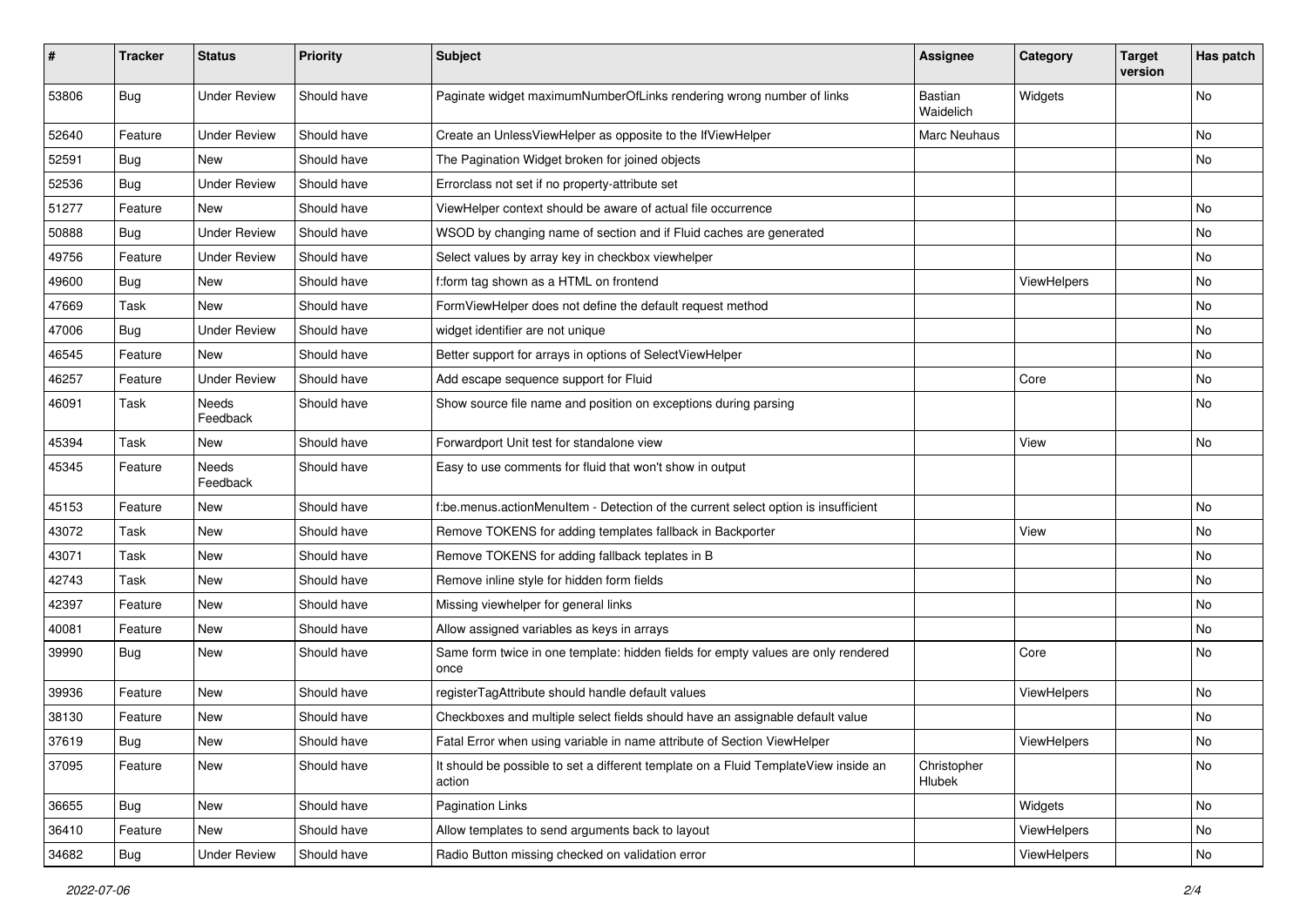| ∦     | <b>Tracker</b> | <b>Status</b>            | <b>Priority</b> | <b>Subject</b>                                                                                              | Assignee                    | Category           | <b>Target</b><br>version | Has patch      |
|-------|----------------|--------------------------|-----------------|-------------------------------------------------------------------------------------------------------------|-----------------------------|--------------------|--------------------------|----------------|
| 33394 | Feature        | <b>Needs</b><br>Feedback | Should have     | Logical expression parser for BooleanNode                                                                   | <b>Tobias Liebig</b>        | Core               |                          | No             |
| 33215 | Feature        | New                      | Should have     | RFC: Dynamic values in ObjectAccess paths                                                                   |                             |                    |                          | No             |
| 32035 | Task           | New                      | Should have     | Improve fluid error messages                                                                                |                             | Core               |                          | Yes            |
| 31955 | Feature        | New                      | Should have     | f:uri.widget                                                                                                |                             | Widgets            |                          | No             |
| 30937 | <b>Bug</b>     | New                      | Should have     | CropViewHelper stringToTruncate can't be supplied so it can't be easily extended                            |                             | <b>ViewHelpers</b> |                          | Yes            |
| 28554 | Bug            | New                      | Should have     | (v4) implement feature flag to disable caching                                                              |                             |                    |                          | No             |
| 28553 | Bug            | New                      | Should have     | improve XHProf test setup                                                                                   |                             |                    |                          | No             |
| 28552 | Bug            | New                      | Should have     | (v5) write ViewHelper test for compiled run; adjust functional test to do two passes<br>(uncached & cached) |                             |                    |                          | No             |
| 28551 | <b>Bug</b>     | Accepted                 | Should have     | (v4) backport VHTest                                                                                        | Sebastian<br>Kurfuerst      |                    |                          | No             |
| 28550 | Bug            | New                      | Should have     | (v4) make widgets cacheable, i.e. not implement childnodeaccess interface                                   |                             |                    |                          | No             |
| 28549 | Bug            | New                      | Should have     | make widgets cacheable, i.e. not implement childnodeaccess interface                                        |                             |                    |                          | N <sub>o</sub> |
| 13045 | Bug            | New                      | Should have     | Entity decode of strings are different between if-conditions and output of variable                         |                             |                    |                          |                |
| 12863 | Bug            | New                      | Should have     | Attributes of a viewhelper can't contain a '-'                                                              | Sebastian<br>Kurfuerst      | Core               |                          | No             |
| 10911 | Task           | New                      | Should have     | Tx Fluid ViewHelpers Form AbstractFormViewHelper->renderHiddenIdentityField<br>should be more reliable      |                             | <b>ViewHelpers</b> |                          | No             |
| 9950  | Task           | <b>New</b>               | Should have     | Binding to nested arrays impossible for form-elements                                                       |                             | <b>ViewHelpers</b> |                          |                |
| 9514  | Feature        | New                      | Should have     | Support explicit Array Arguments for ViewHelpers                                                            |                             |                    |                          |                |
| 8648  | <b>Bug</b>     | New                      | Should have     | format.crop ViewHelper should support all features of the crop stdWrap function                             |                             | <b>ViewHelpers</b> |                          | No             |
| 8491  | Task           | Needs<br>Feedback        | Should have     | link.action and uri.action differ in absolute argument                                                      | Karsten<br>Dambekalns       | ViewHelpers        |                          | No             |
| 5933  | Feature        | Accepted                 | Should have     | Optional section rendering                                                                                  | Sebastian<br>Kurfuerst      | <b>ViewHelpers</b> |                          | No             |
| 4704  | Feature        | <b>New</b>               | Should have     | Improve parsing exception messages                                                                          |                             | Core               |                          |                |
| 3481  | Bug            | New                      | Should have     | Use ViewHelperVariableContainer in PostParseFacet                                                           |                             | Core               |                          | No             |
| 3291  | Feature        | Needs<br>Feedback        | Should have     | Cacheable viewhelpers                                                                                       |                             |                    |                          | No             |
| 60856 | Bug            | New                      | Must have       | Target attribute not supported by the form viewhelper                                                       |                             | ViewHelpers        |                          | Yes            |
| 59057 | <b>Bug</b>     | <b>Under Review</b>      | Must have       | Hidden empty value fields shoud be disabled when related field is disabled                                  | <b>Bastian</b><br>Waidelich | ViewHelpers        |                          | No             |
| 57885 | <b>Bug</b>     | New                      | Must have       | Inputs are cleared from a second form if the first form produced a vallidation error                        |                             |                    |                          | No             |
| 51239 | Bug            | <b>Under Review</b>      | Must have       | AbstractViewHelper use incorrect method signature for "\$this->systemLogger->log()"                         | Adrian Föder                | Core               |                          | Yes            |